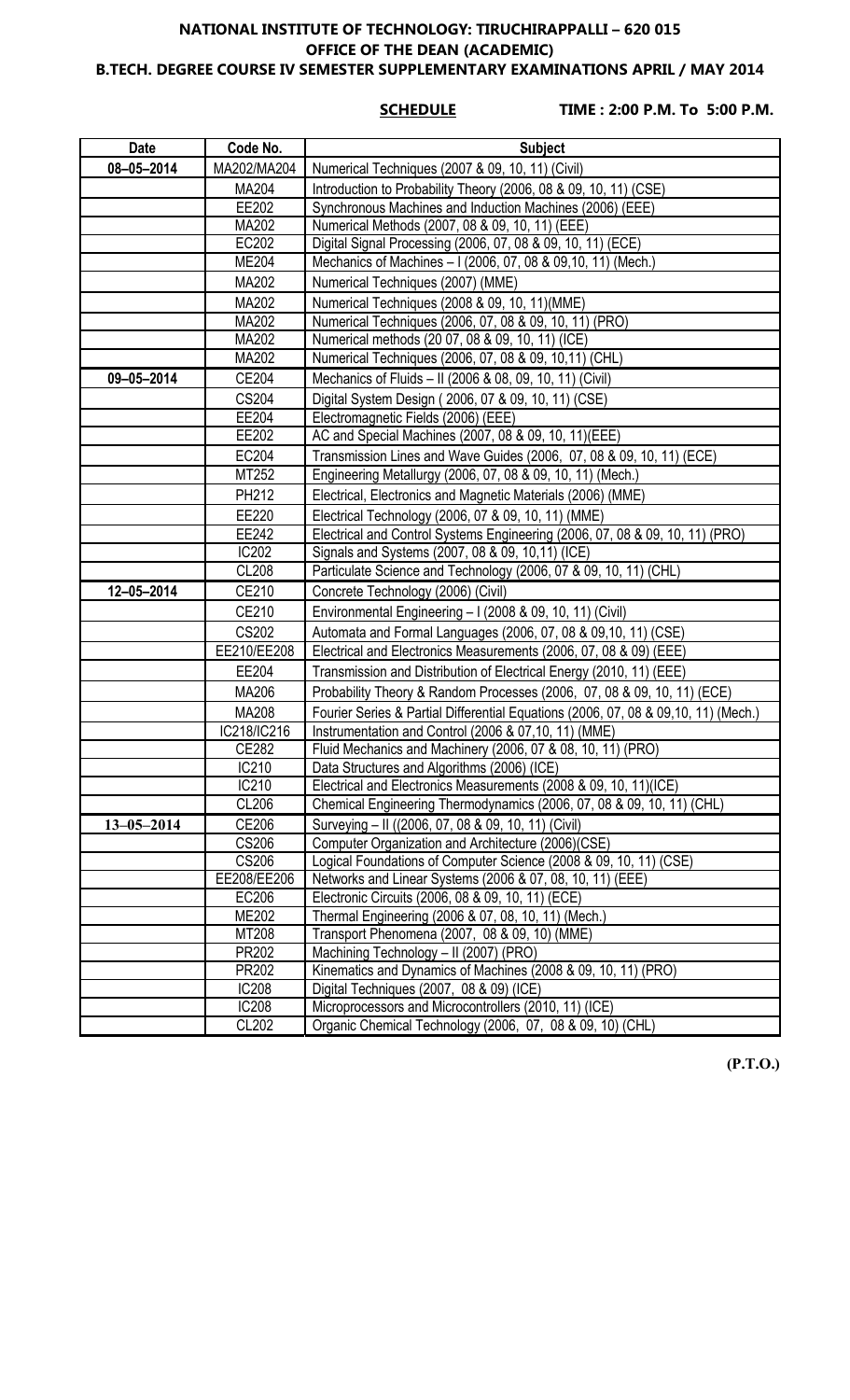| <b>Date</b> | Code No.          | <b>Subject</b>                                                         |
|-------------|-------------------|------------------------------------------------------------------------|
| 15-05-2014  | CE208             | Geo-Technical Engineering - II (2007, 08 & 09, 10, 11) (Civil)         |
|             | EC214             | Basics of Communication Engineering (2006, 07, 08 & 09,10, 11) (CSE)   |
|             | EE206/EE204/EE208 | Analog Electronic Circuits (2006, 07, 08 & 09, 10, 11) (EEE)           |
|             | <b>IC218</b>      | Control Systems (2006, 07, 08 & 09, 10, 11) (ECE)                      |
|             | <b>ME206</b>      | Fluid Mechanics (2006, 07 & 09, 10, 11) (Mech.)                        |
|             | MT210             | Phase Transformation (2006) (MME)                                      |
|             | MT210             | Phase Transformation and Heat Treatment (2007, 08 & 09, 10, 11) (MME)  |
|             | PR206             | Theory of Machines $-1(2006 \& 07)(PRO)$                               |
|             | PR204             | Metal Forming Processes (2008 & 09, 10, 11) (PRO)                      |
|             | <b>IC204</b>      | Industrial Instrumentation - I (2006, 08 & 09, 10,11) (ICE)            |
|             | CL210             | Environmental Engineering (2007 & 09, 10) (CHL)                        |
| 16-05-2014  | CE202             | Mechanics of Solids - II (2006 & 07, 08, 09, 10, 11) (Civil)           |
|             | <b>CS208</b>      | Systems Programming (2006) (CSE)                                       |
|             | CS208             | Introduction to Algorithms (2007 & 08, 10, 11) (CSE)                   |
|             | EE212/EE210       | Data Structures (2006, 07, 08 & 09) (EEE)                              |
|             | EE210             | Digital Electronics (2010, 11)(EEE)                                    |
|             | EC208             | Microprocessors and Microcontrollers (2006, 07, 08 & 09, 10, 11) (ECE) |
|             | PR222             | Production Technology - II (2006, 07, 08 & 09, 10, 11) (Mech.)         |
|             | ME292             | Mechanical Technology (2007, 08 & 09, 10) (MME)                        |
|             | PR204/PR206       | Welding Technology (2006, 07, 08 & 09, 10) (PRO)                       |
|             | PR206             | Metal Joining Processes (2011)                                         |
|             | <b>IC206</b>      | Analog Electronic Circuits (2006, 07, 08 & 09, 10, 11) (ICE)           |
|             | CL204             | Physical Chemistry (2006, 07, 08 & 09, 10,11) (CHL)                    |

**VENUE: CSE – 201, 301 & 302 (IT CENTRE)**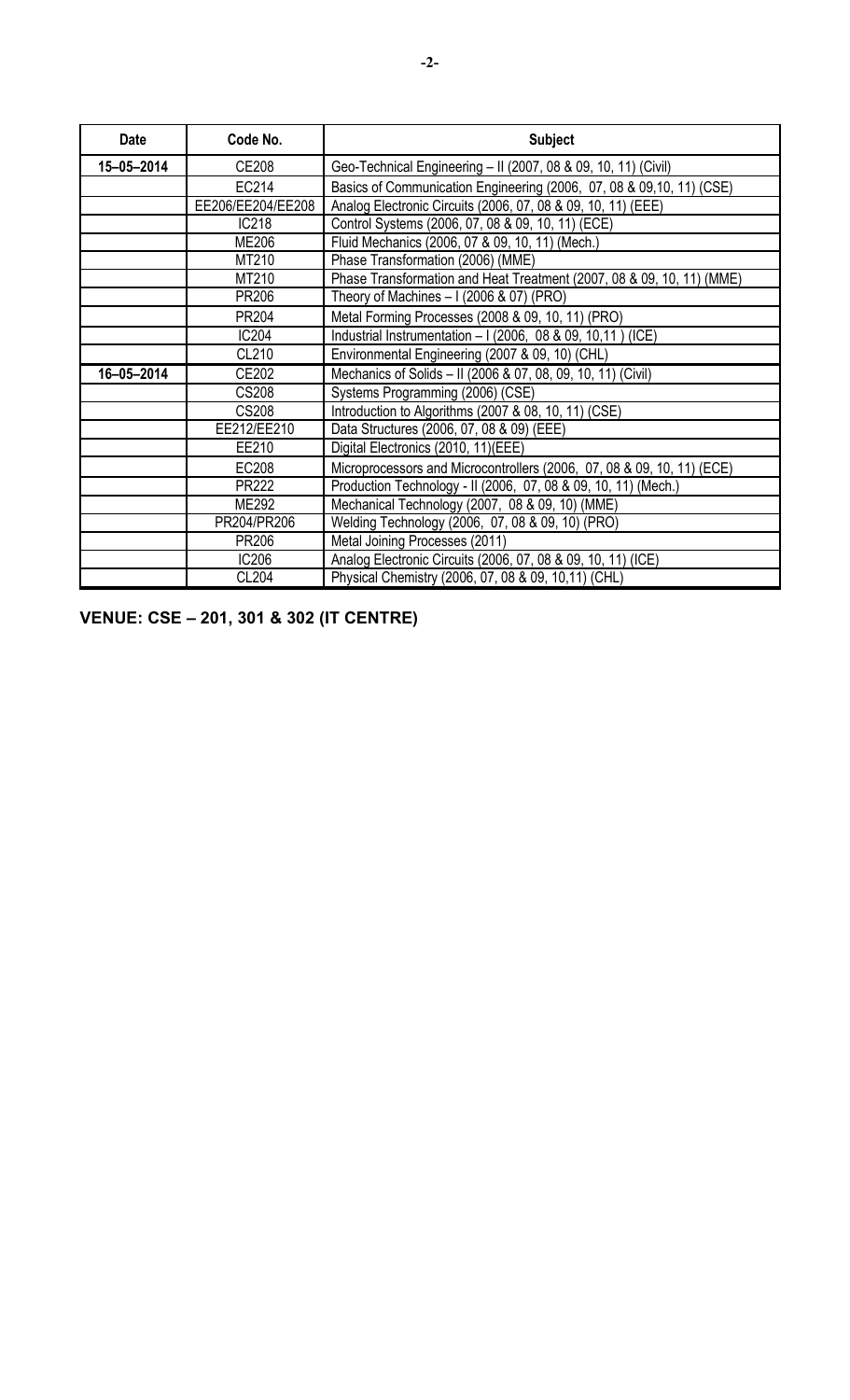# **NATIONAL INSTITUTE OF TECHNOLOGY: TIRUCHIRAPPALLI – 620 015 OFFICE OF THE DEAN (ACADEMIC) B.TECH. DEGREE COURSE VI SEMESTER SUPPLEMENTARY EXAMINATIONS APRIL / MAY 2014 SCHEDULE**

**TIME : 9:30 a.m. To 12:30 p.m.**

| Date & Time      | Code No.      | <b>Subject</b>                                                         |
|------------------|---------------|------------------------------------------------------------------------|
| $28 - 04 - 2014$ | CE302         | Structural Analysis - II (2008, 09, 10) (Civil)                        |
|                  | <b>CS302</b>  | Combinatorics and Graph Theory (2006, 07 & 08) (CSE)                   |
|                  | HM302         | Corporate Communication (2009, 10) (CSE)                               |
|                  | EC316         | Communication Systems (2006) (EEE)                                     |
|                  | <b>IC324</b>  | Instrumentation Systems (2007 & 09) (EEE)                              |
|                  | EE304         | Measurement Instrumentation (2010) (EEE)                               |
|                  | EC310/EC308   | VLSI System Design (2006 & 07, 08, 09, 10) (ECE)                       |
|                  | ME308         | Computer Aided Design and Drafting (2006 & 07, 08, 09, 10) (Mech.)     |
|                  | MT312         | Mechanical Behaviour of Materials - II (2006) (MME)                    |
|                  | MT304         | Non Ferrous Extraction (2007 & 08) (MME)                               |
|                  | PR302         | Resource Management Techniques (2008, 09, 10) (PRO)                    |
|                  | <b>IC308</b>  | Introduction to MEMS and Nano Technology (2006 & 07, 08, 09, 10) (ICE) |
|                  | CL304         | Chemical Reaction Engineering - II (2006 & 07, 08, 09, 10) (CHL)       |
| 29-04-2014       | CE302         | Environmental Engineering - II (2006 & 07) (Civil)                     |
|                  | CE304         | Transportation Engineering - I (2006 & 07, 08, 09, 10) (Civil)         |
|                  | BCS603/CS304  | Operating Systems (2006 & 07, 08, 09, 10) (CSE)                        |
|                  | EE306/EE302   | Power Electronics (2006 & 08, 09, 10) (EEE)                            |
|                  | EC304         | Mobile Communication (2006 & 08, 09, 10) (ECE)                         |
|                  | <b>ME304</b>  | Automobile Engineering (2006, 08, 09) (Mech.)                          |
|                  | PR304         | Computer Graphics and CAD (2008, 09, 10) (PRO)                         |
|                  | <b>IC302</b>  | Modern Control Theory (2006, 08, 09, 10) (ICE)                         |
|                  | HM302         | Human Psychology and Organizational Behaviour (2006 & 09, 10) (CHL)    |
| $30 - 04 - 2014$ | CE306         | Concrete Structures - II (2006 & 07, 08, 09, 10) (Civil)               |
|                  | <b>CS308</b>  | Computer Graphics (2006) (CSE)                                         |
|                  | <b>CS308</b>  | Artificial Intelligence and Expert Systems (2007 & 08, 09, 10) (CSE)   |
|                  | EE308         | Power System Analysis (2007 & 08, 09) (EEE)                            |
|                  | EE308         | <b>VLSI (2010) (EEE)</b>                                               |
|                  | EC352/EC310   | Embedded System Design (2008, 09, 10) (ECE)                            |
|                  | ME306         | Design of Mechanical Drives (2006, 08, 10) (Mech.)                     |
|                  | MT308/MT312   | Non-Ferrous Physical Metallurgy (2006, 08, 09, 10) (MME)               |
|                  | PR306         | Design of Production Tooling (2009, 10) (PRO)                          |
|                  | IC304         | Process Control (2006, 08, 09, 10) (ICE)                               |
|                  | HM302         | Human Psychology and Organizational Behaviour (2006 & 09, 10) (CHL)    |
| $01 - 05 - 2014$ | CE308         | Steel Structures - II (2006 & 07, 08, 09, 10) (Civil)                  |
|                  | <b>CS302</b>  | Information Security (2007 & 08, 09, 10) (CSE)                         |
|                  | EE302/EE306   | Microprocessor and Microcontrollers (2006, 08, 09, 10) (EEE)           |
|                  | EC308/EC306   | Microwave Components and Circuits (2006 & 07, 08, 09, 10) (ECE)        |
|                  | <b>ME302</b>  | Turbo Machines (2006 & 07, 08, 09, 10) (Mech.)                         |
|                  | MT306         | Non Destructive Testing and Failure Analysis (2008) (MME)              |
|                  | PR354/PR308   | Quality Reliability & Maintenance (2008, 09) (PRO)                     |
|                  | PR308         | Reliability Maintenance and Safety Engineering (2010) (PRO)            |
|                  | IC310         | Computer Networks (2006) (ICE)                                         |
|                  | IC310 / CS320 | Computer Networks (2008, 09) (ICE)                                     |
|                  | CL306         | Equilibrium Staged Operations (2006 & 07, 08, 09, 10) (CHL)            |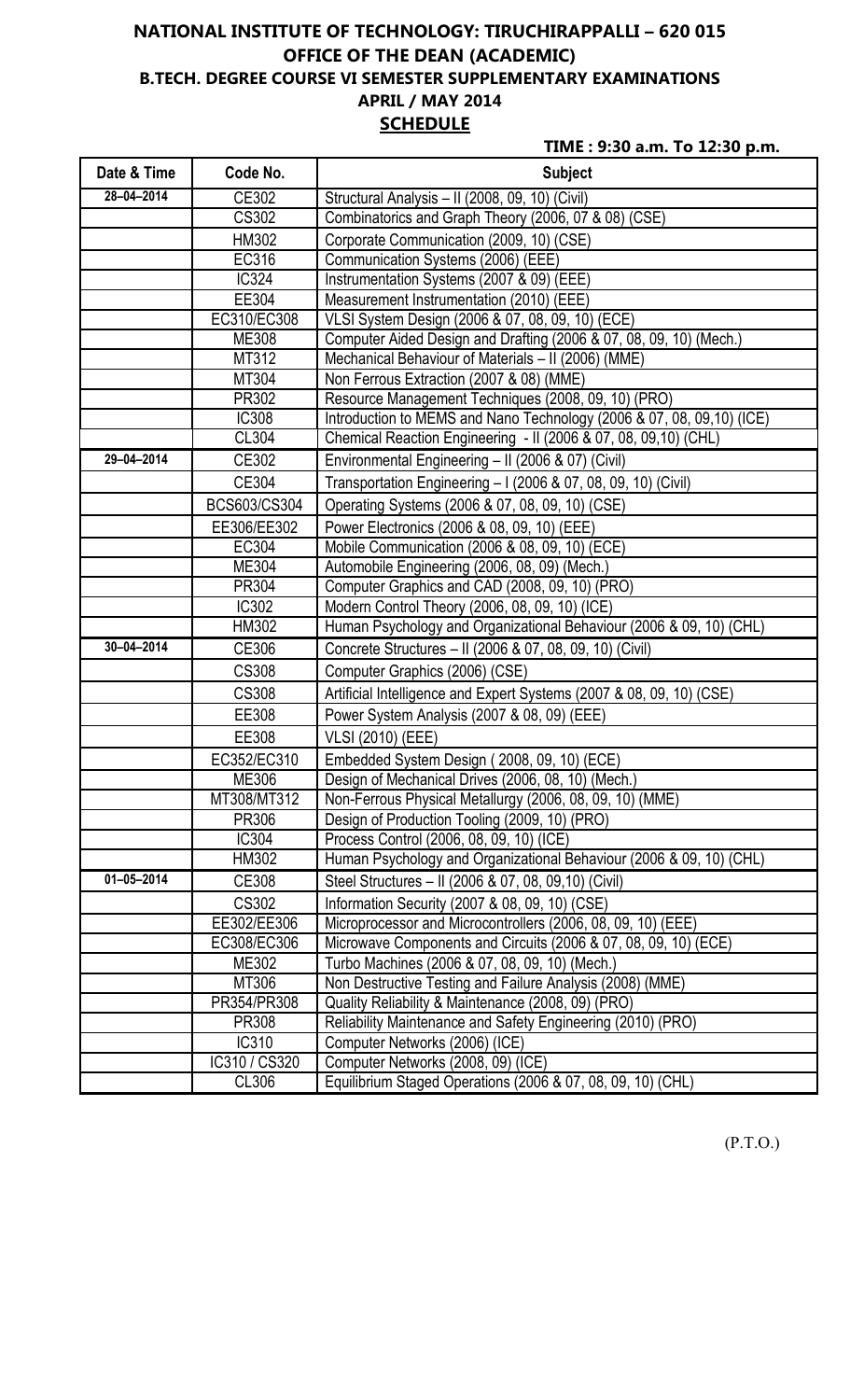| Date & Time      | Code No.         | <b>Subject</b>                                                     |
|------------------|------------------|--------------------------------------------------------------------|
| $02 - 05 - 2014$ | CE310            | Water Resources Engineering (2006, 07 & 08, 09, 10) (Civil)        |
|                  | BCS604/CS306     | Database Management Systems (2006 & 07, 09, 10) (CSE)              |
|                  | EE304/EE310      | Operating Systems (2006, 08, 10) (EEE)                             |
|                  | EC302            | Digital Communication (2008, 09, 10) (ECE)                         |
|                  | ME310            | Refrigeration & Air Conditioning (2006 & 07, 08, 09, 10) (Mech.)   |
|                  | MT310            | Metal Forming Technology (2008 & 09) (MME)                         |
|                  | MT306            | Heat Treatment (2006) (MME)                                        |
|                  | MT312            | Fatigue Creep and Fracture Mechanics (2008, 10) (MME)              |
|                  | PR310            | CNC Machines (2008, 10) (PRO)                                      |
|                  | <b>IC306</b>     | Product Design and Development (2006, 09, 10) (ICE)                |
|                  | <b>CL302</b>     | Process Equipment Design and Drawing (2006 & 07, 08, 09, 10) (CHL) |
| $05 - 05 - 2014$ | CE352            | GIS and Remote Sensing (2006 & 08, 09) (Civil)                     |
|                  | CE354            | Models for AIR and Water Quality (2008) (Civil)                    |
|                  | CS310/CS354      | Advanced Microprocessor Systems (2006 & 07, 09) (CSE)              |
|                  | <b>CS352</b>     | Design and Analysis of Parallel Algorithms (2006 & 08, 10) (CSE)   |
|                  | EE354            | Computer Architecture (2006 & 07, 08, 09, 10) (EEE)                |
|                  | EE352            | Modern Control Systems (2009) (EEE)                                |
|                  | EC352            | Networks and Protocols (2006 & 07, 08, 09, 10) (ECE)               |
|                  | ME351            | Finite Element Method (2006) (Mech.)                               |
|                  | ME352            | Advanced IC Engines (2006 & 07, 10) (Mech.)                        |
|                  | MT466/MT352      | Special Steels and Cast Iron (2008) (MME)                          |
|                  | MT354            | Design and Selection of Materials (2009) (MME)                     |
|                  | PR322            | Metal Forming (2006) (PRO)                                         |
|                  | PR352            | Design and Analysis of Experiments (2008) (PRO)                    |
|                  | PR306            | Newer Trends in Manufacture (2010) (PRO)                           |
|                  | <b>IC352</b>     | Power Electronics (2007 & 08) (ICE)                                |
|                  | <b>IC358</b>     | Embedded Systems (2008, 10) (ICE)                                  |
|                  | <b>IC354</b>     | Data Structures and Algorithms (2009) (ICE)                        |
|                  | CL <sub>06</sub> | New Separation Processes (2006 & 07, 08)                           |

Date : 10-04-2014 **VENUE: CSE – 201, 301 & 302 (IT CENTRE)**